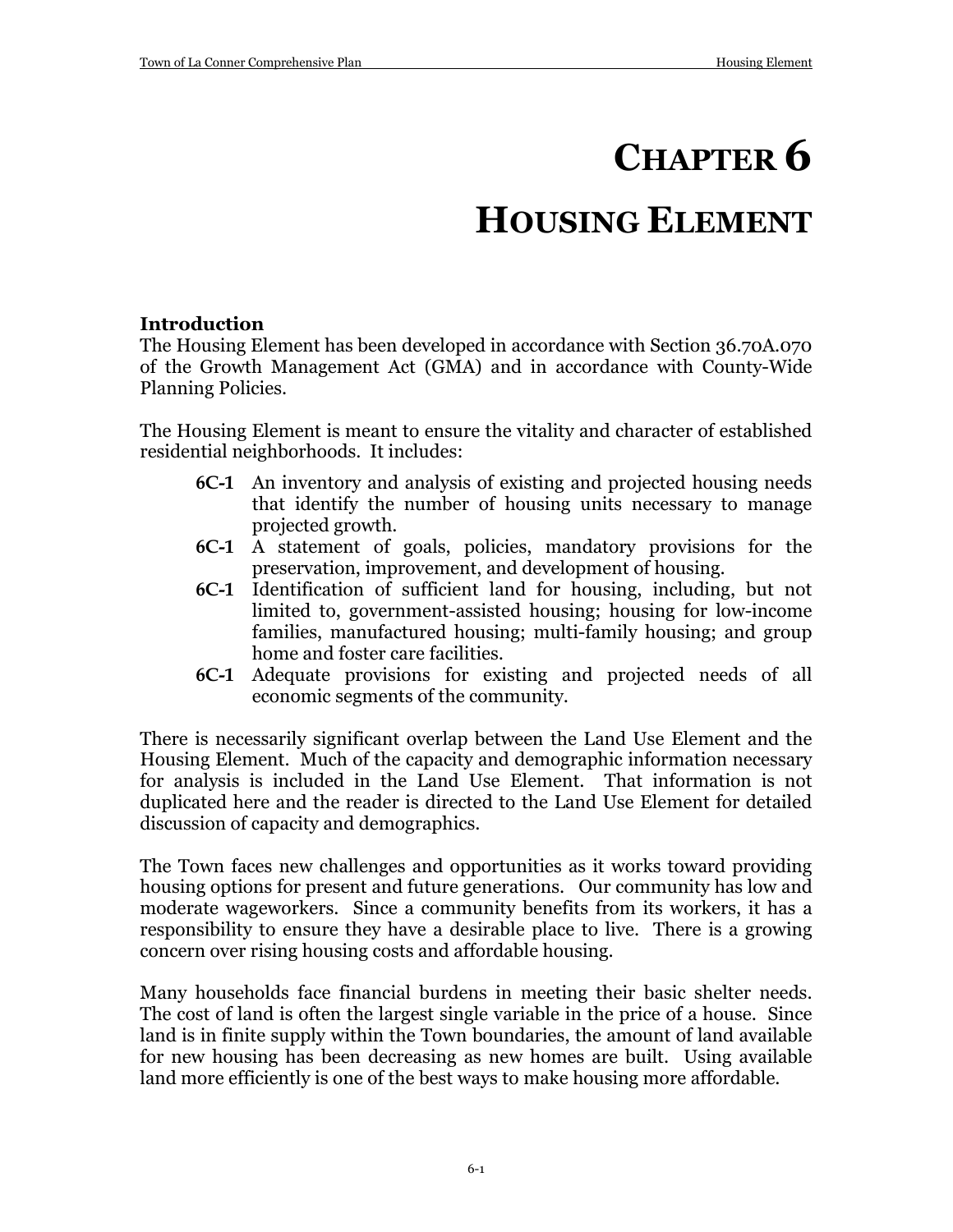By working to encourage the availability of affordable housing for all economic segments of the population, as specified in RCW  $36.70A.070(2)(d)$ , the community can address a fundamental human and community need. Addressing community housing needs requires a regional approach that involves all levels of government (Federal/State/local) and private sector partnerships.

Development of this chapter was guided in particular by the following GMA Planning Goal: "Encourage the availability of affordable housing to all economic segments of the population of this state, promote a variety of residential densities and housing types, and encourage preservation of existing housing stock." The following goals and policies are meant to provide guidance for future planning in La Conner.

The Goals of the Housing Element address the following areas:

- A. Preservation and Improvement
- B. Development and Design Standards
- C. Housing Affordability
- D. Alternative Housing Options

#### **GOALS AND POLICIES**

# **GOAL A**

*Strive to preserve, improve and enhance the existing housing stock, including historic structures and sites within the Historic District.*

# **Policies**

- 6A-1 Continue to enforce UDC (Uniform Development Codes) and design standards that have been developed to preserve the historic look and feel that are consistent with the historic integrity of the past.
- 6A-2 Encourage restoration and provide incentives to restore.
- 6A-3 Protect existing "view corridors".
- 6A-4 Encourage adaptive reuse of appropriate structures as one method to introduce housing into non-residential areas.
- 6A-5 Use available tax and other financial incentives to encourage the rehabilitation of historic properties.
- 6A-6 Do not reduce the size of the residential zone.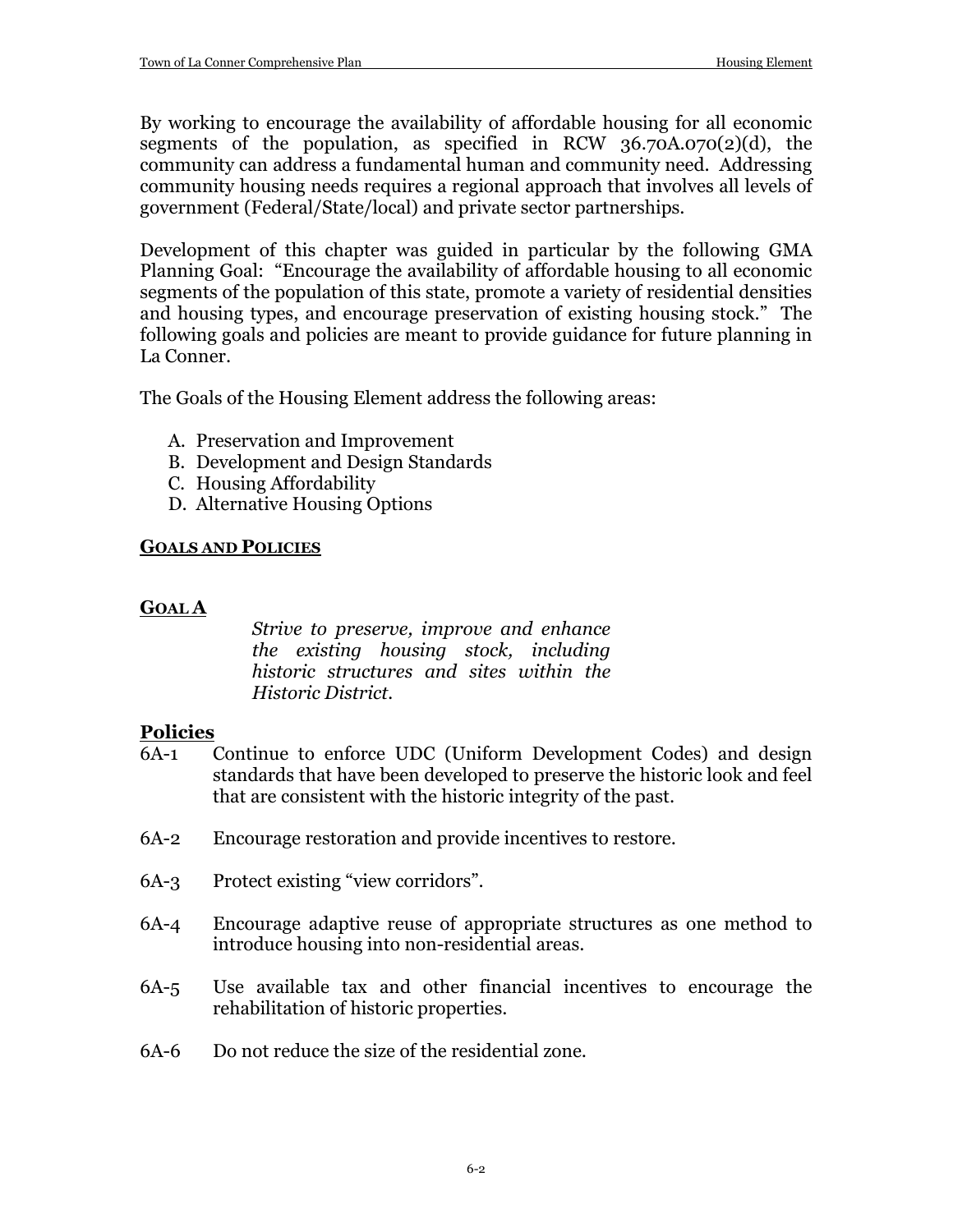- 6A-7 Protect residential zones from encroachment by Commercial and Industrial uses.
- 6A-8 Review zoning and subdivision standards to meet housing needs (i.e. cottage housing, performance standards in lieu of prescriptive standards).

#### **GOAL B**

*Implement development and design standards in a manner consistent with the Vision Statement and densification strategies while protecting individual property rights and the community interest as a whole.*

#### **Policies**

- 6-B1 Allow a range of housing choices in new development, including, but not limited to, multi-family housing, live/work spaces, manufactured homes, accessory dwelling units, cottage-style housing and single-family residences.
- 6-B2 Encourage residential uses in the Commercial Zone to locate on the second floor or in separate buildings behind the commercial uses. Residential uses should be discouraged on street level in the Commercial Zone.
- 6-B3 Meet allocated GMA population growth through increased unit densities.
- 6-B4 Encourage efficient review and approval processes in granting permits in order to provide more effective use of time, labor and materials in building, thus expediting the construction process and saving on total development costs.
- 6-B5 Allow the dividing of existing residential and commercial structures in order to provide additional living units.
- 6-B6 Require development on or near the shoreline to provide public access.
- 6-B7 Encourage pedestrian access and walkways throughout all housing areas.
- 6-B8 Develop pedestrian linkages across town through boardwalks and greenbelt trails that link street-end parks

#### **GOAL C**

*Encourage public and private creation of affordable housing opportunities to meet*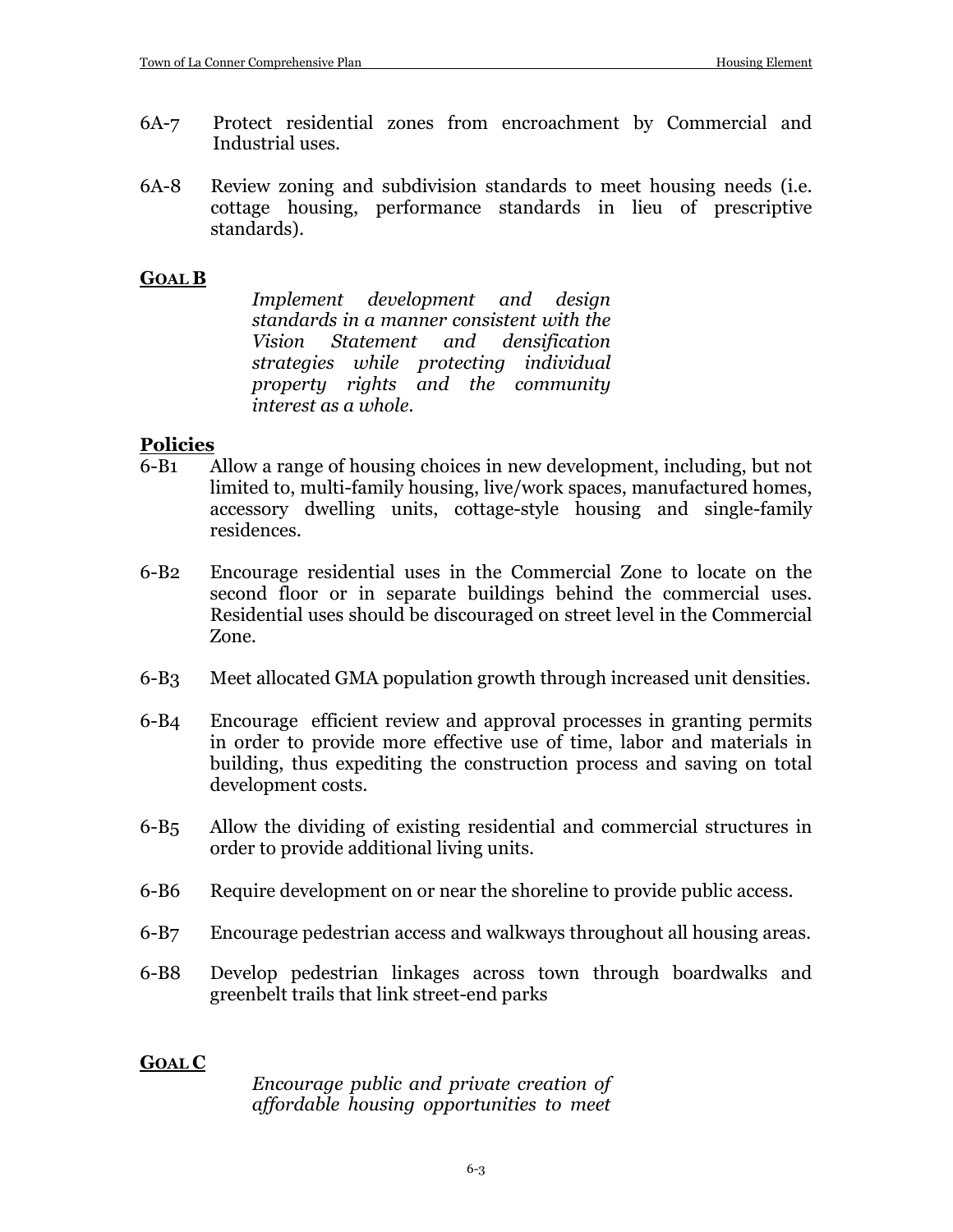*the needs identified for all economic segments of the community* 

#### **Policies**

- 6C-1 Encourage cost effective development of affordable housing that is compatible with surrounding and adjacent neighborhoods.
- 6C-2 Encourage Planned Unit Residential Developments (PURDs) for both large and small tracts of land in residential zones to promote more economical and efficient use of the land.
- 6C-3 Consider needs related to government assisted housing, group homes and foster care facilities.
- 6C-4 Encourage the development of affordable housing which is compatible with the density, character and scale of existing residential areas.
- 6C-5 Allow manufactured homes throughout residential zones and encourage integration into the general neighborhood environment rather than concentrate in one area.
- 6C-6 Work with State agencies and local non-profits to provide opportunities for self-help housing development. Ensure affordable housing availability for local working families and seniors.

#### **GOAL D**

*Encourage a regulatory environment where innovative and creative housing and habitat options can be considered. Encourage alternative means to accomplishing Housing Element goals*

#### **Policies**

- 6D-1 Support innovative land use management techniques, including, but not limited to, density bonuses, cluster housing, community based land trusts, and planned unit developments.
- 6D-2 Encourage alternative homeowner arrangements and partnerships such as community land trusts; non-profit housing providers; housing cooperatives; and partnerships with other government agencies, nonprofit agencies, citizen groups, self-help groups, and other such groups.
- 6D-3 Encourage open public forums where creative housing solutions can be explored and considered.
- 6D-4 Remain open to yet unknown or untried creative housing solutions.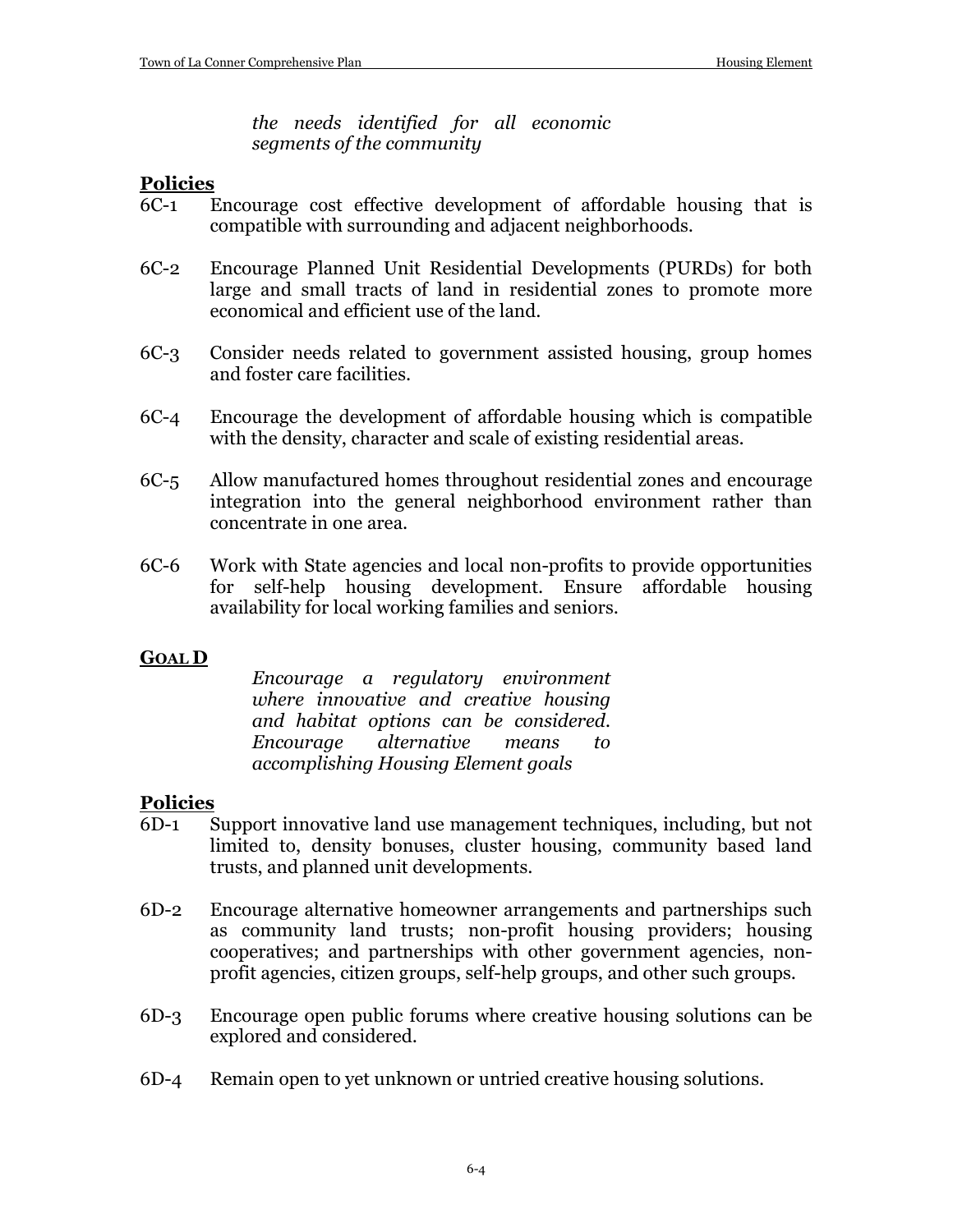#### **APPENDIX 6A**

#### **INVENTORY AND ANALYSIS**

Data presented here comes from the 2010 Census and the 2012-2016 American Community Survey (ACS). Appendices H-1 & H-2 are the most recent information prepared by Skagit County on the subject of housing affordability (Building a Skagit County Housing Affordability Strategy Interim Report (Appendix H-1) and Skagit County 10‐Year Plan to End Homelessness (Appendix H-2). The State Office of Financial Management provided the population projections used in this and preceding chapters.

# **Characteristics of Existing Housing Stock**

## **Home Ownership**

Information from the American Community Survey and US Census data indicate that in 2010, there were 329 single-family units, 158 multi-family, 34 mobile homes, and o special (boats) units for a total of 521 dwellings. In 2015, there were 294 single-family units, 138 multi-family, 22 manufactured homes, and 0 special units (i.e. boats) for a total of 454 dwellings. In 2018, it is estimated that there are 524 residential dwelling units (See Table 6-5) (this information was compiled by the La Conner Planning Department).

The American Community Survey data for 2016 (the most current year that there is data from) indicates; 36% of the housing units were built before 1939 and 53% of the housing units were built after 1970. Home ownership outnumbered renters; 70% owners versus 30% renters in 1990. By the 2000 Census, the percentages shifted significantly to 55% owners and the 45% renters. By the 2010 Census the shift had increased to 54% renters versus 46% owners. However the 2016 data shows a shift back toward home ownership with 55% owners and 45% renters.

The median home value in LaConner was \$168,800 in 2000. By 2010 the median home value had more than doubled to \$362,500—a similar trend of housing costs doubling every ten years as was experienced since 1990. By 2016 the median home value had fallen to \$263,300. It is likely that this is a reflection of the economic downturn experienced beginning in 2009.

# **Household Size**

In 2010 a typical household in La Conner was 2.24 persons per unit in owner occupied homes, and 1.56 in renter occupied units. The average household size decreased from 2.83 in 1970 to 2.24 in 2010 but has remained steady since 2000. The median household size for Skagit County in the 2010 Census was 2.5 people.

It is anticipated that the average household size trend will continue to remain consistent with state and national trends.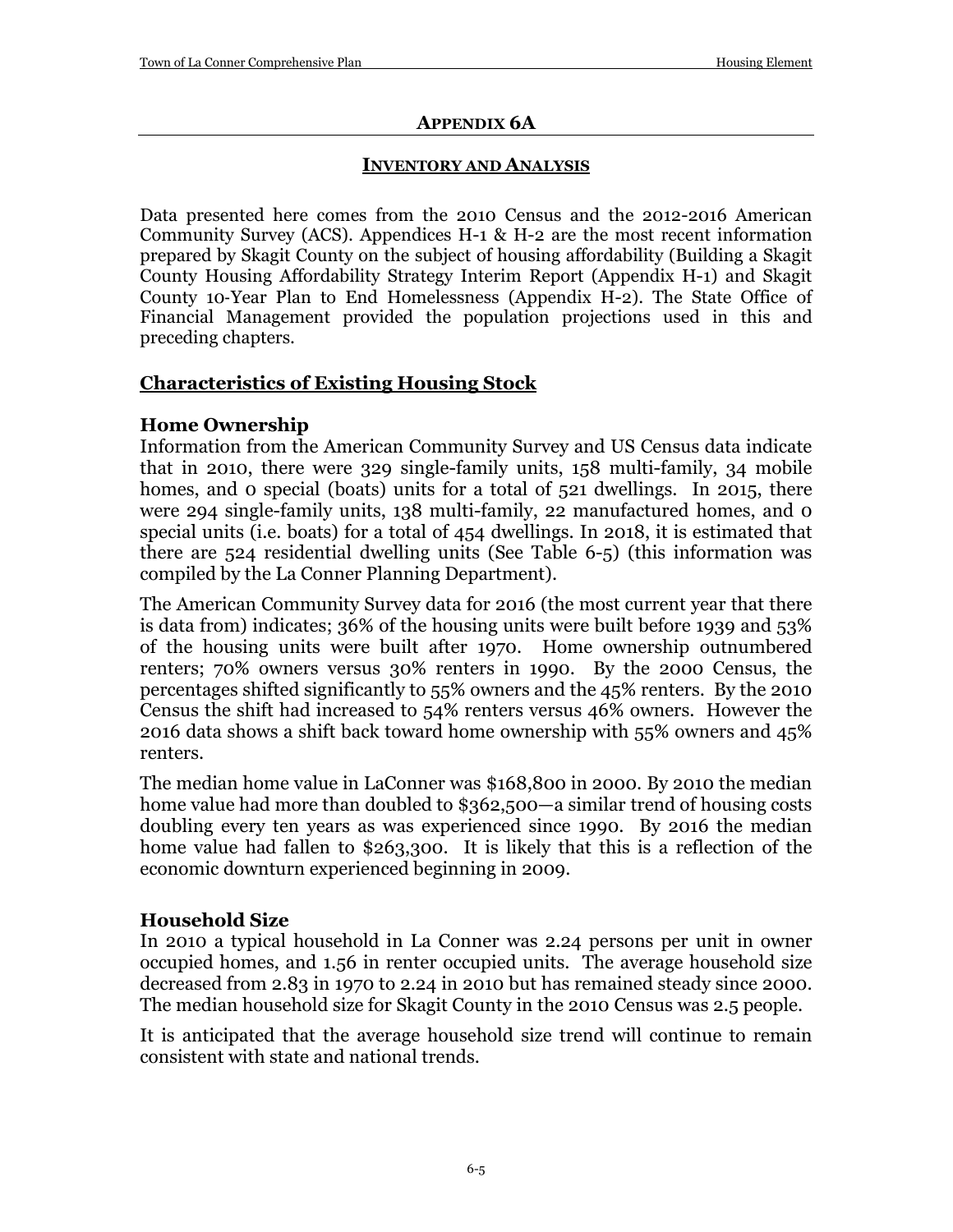#### **Vacancy Rates**

In 1990 the U.S. Census reported that 29 units or 9% of the total housing stock was vacant. In 1993, 25 units or 6.8% of the total housing stock was vacant. In the 2000 U.S. Census, the vacancy number was 62 units or 14%.

**TABLE 6-1**

| <b>HOUSING OCCUPANCY IN TOWN OF LA CONNER</b> |            |                   |                   |                    |                            |                       |  |  |  |  |
|-----------------------------------------------|------------|-------------------|-------------------|--------------------|----------------------------|-----------------------|--|--|--|--|
| Year                                          | Population | Dwelling<br>Units | Owner<br>Occupied | Renter<br>Occupied | Avg. Family<br><b>Size</b> | Average<br>Value      |  |  |  |  |
| 1970                                          | 639        | 242               | 75.2%             | 24.8%              | 2.8                        | \$13,000              |  |  |  |  |
| 1980                                          | 660        | 319               | 68.6%             | 31.4%              | 2.2                        | \$52,300              |  |  |  |  |
| 1990                                          | 690        | 3201              | 63.1%             | 27.8%              | 2.2                        | \$92,823              |  |  |  |  |
| 1993                                          | 713        | 365               | Not available     |                    | 2.1                        | \$150,000             |  |  |  |  |
| 1995                                          | 737        | 350               | Not available     |                    |                            | \$174,600             |  |  |  |  |
| 20002                                         | 761        | 372               | 55%               | 45%                | 2.25                       | \$168,800             |  |  |  |  |
| 2005                                          | 795        | 5033              |                   |                    |                            | See Note <sup>4</sup> |  |  |  |  |
| 2010 <sup>5</sup>                             |            | 521               | 46.5%             | 53.5%              | 2.7                        | \$362,500             |  |  |  |  |
| 20166                                         |            | 455               | 55%               | 45%                | 2.52                       | \$263,300             |  |  |  |  |

#### **Type of Dwelling Units**

In 2005 the Town conducted an inventory and determined that the number of dwelling units within the Town limits was 503, including liveaboards. The information was updated to reflect conditions as of 2017. The information is compiled in Table 6-5. Based on the updated data prepared by the Planning Department approximately 364 units are single family and 161 are multi-family dwellings. Since 2005 the Port of Skagit has implemented a new policy designed to phase out liveaboards. There are currently no live-aboard vessels reported in the ACS data. The special types of housing in LaConner are listed below:

#### Government Subsidized Housing

There is a 16-unit privately owned, federally subsidized (Farmers Home Administration) facility. Harbor Villa Apartments provides housing for low income, disabled and/or senior citizens from the Town and the County. Housing for special needs groups under private or government funding is permitted by Town ordinance.

<span id="page-5-0"></span> $\overline{a}$ <sup>1</sup> Vacancy Rate in 1990 was 9% (29 units); in 1993 it was 6.8% (25 units). Source: 1970, 1980, 1990 U.S. Census and 1993 Town of La Conner count for Census adjustment.

<span id="page-5-1"></span><sup>2</sup> 2000 Census Data

<sup>3 2005</sup> Housing inventory by La Conner Planning Department

<span id="page-5-3"></span><span id="page-5-2"></span><sup>4</sup> EDASC 2005 Demographics of house sales in La Conner indicate an average sale price of \$304,811, not average assessed values.

<span id="page-5-4"></span><sup>5</sup> 2010 Census Data

<span id="page-5-5"></span><sup>6</sup> American Community Survey 5-Year Estimates 2012-2016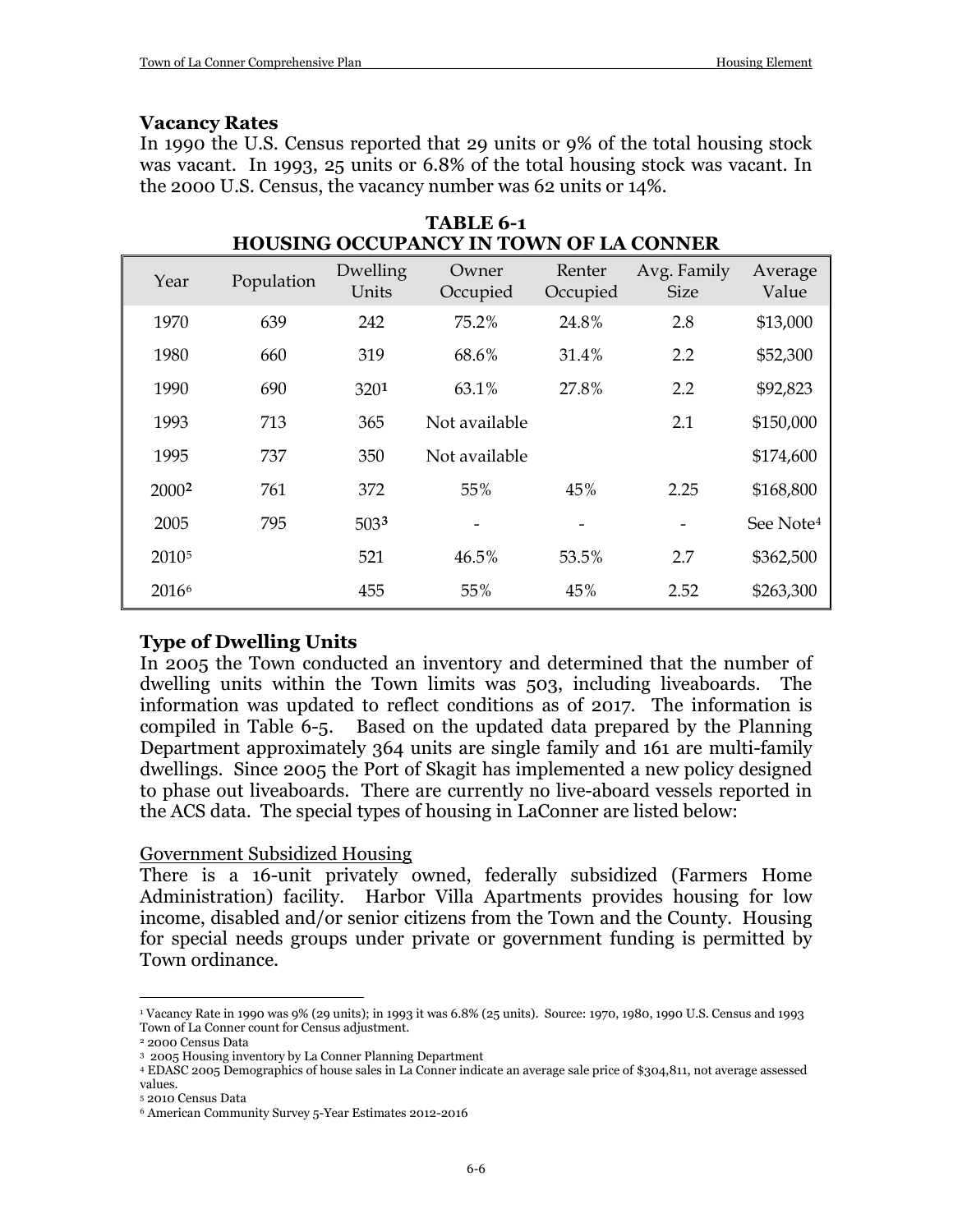Another low-income residential facility is Channel Cove. It is a 20-unit PURD operated by the Home Trust of Skagit Units range from single-family to 5-unit structures. The PURD has not been completed and has an additional 10-unit capacity, originally intended for "self-help housing". Discussions with the Home Trust indicate that the additional units will be completed by 2020.

#### Manufactured Homes

No manufactured home parks exist in LaConner. The recently completed update of housing units completed by the planning department indicates that 19 units are dispersed throughout the Town's residential zone.

#### Historically Significant Housing

The Historic Preservation District was established in 1972. The Town has one building on the Washington State Register, the Civic Garden Club. The portion of the existing Historic Preservation District, which includes both sides of First Street and the west side of Second Street from Commercial to 100 feet north of Morris Street, is on the National Register. Several homes outside the historic district are over 50 years old. Many of the dated buildings in LaConner have been rehabilitated for commercial, public, and/or residential use.

As many as 27% of the buildings in town were constructed prior to 1940 and much of the waterfront was constructed at the turn of the 19<sup>th</sup> to 20<sup>th</sup> centuries.

#### **Housing Affordability**

Monthly Cost of Owner Occupied Housing:

- Median Monthly Cost Of Owner Occupied Housing with Mortgages
	- o 1989 \$663 or 21.8% of household income (70 households)
	- $\circ$  2000 \$1,158 or 32.8% of household income (109 households)
	- $\circ$  2010 1,738 or 49% of household income (129 households)
	- o 2016 \$1,622 or 38% of household income (100 households)
- Median Monthly Cost Of Owner Occupied Housing without Mortgages
	- $\circ$  1989 \$187 or 12.5% of household income (66 households)
	- $\circ$  2000 \$356 or 10% of household income (31 households)
	- $\circ$  2010 \$455 or 13% of household income (82 households)
	- o 2016 \$485 or 11% of household income (110 households)

#### o

# **Value of Owner Occupied Housing**

The average value of owner occupied homes in LaConner:

- $1990 $92,823$
- $\blacksquare$  2000 \$168,800
- $\blacksquare$  2010 \$362,500
- $\blacksquare$  2016 \$263,300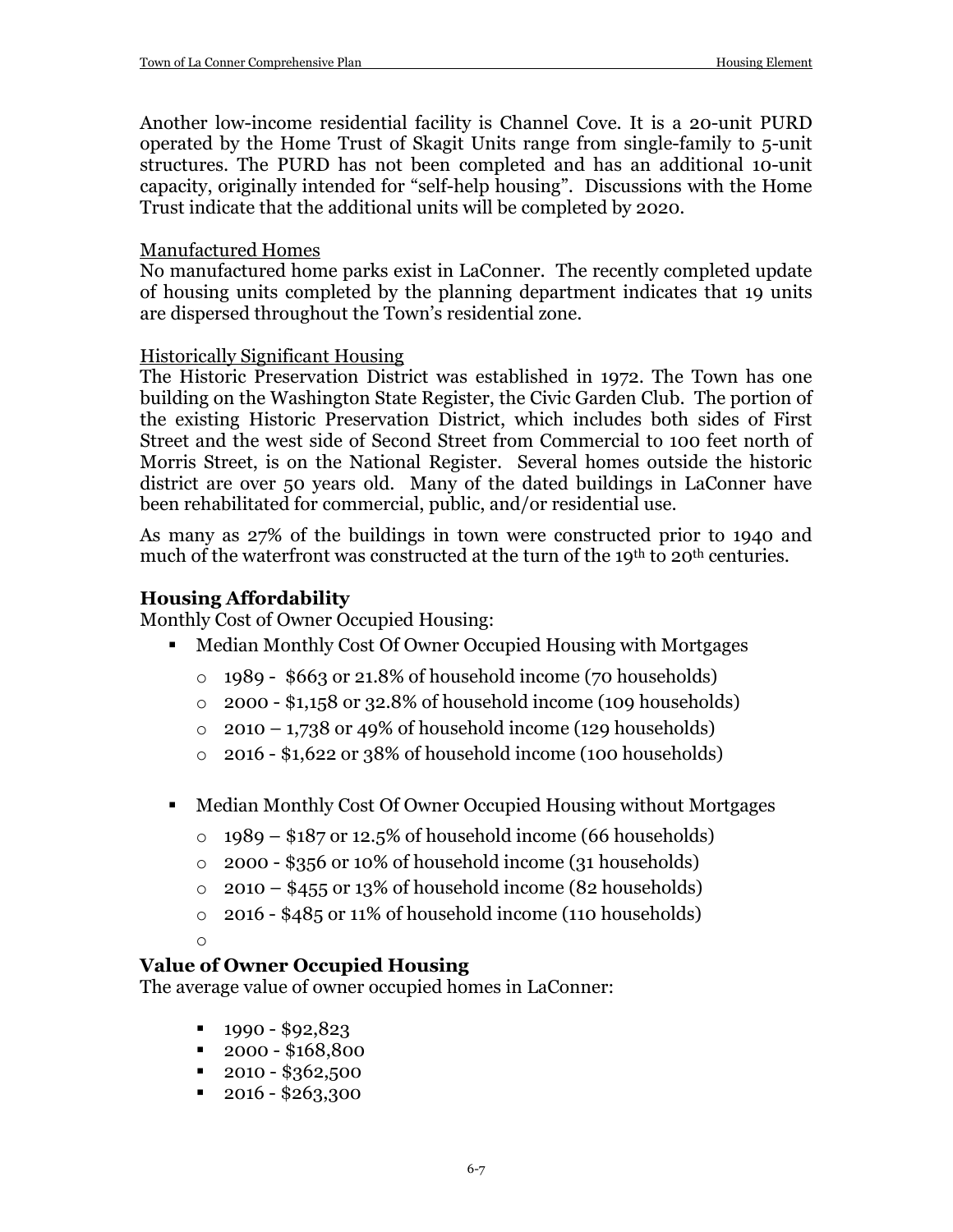#### **Monthly Gross Rent**

- 1990 \$231 to \$415
- 2000 \$300 to \$1,499
- 2010 \$594 (Median Rent)
- 2016 \$1185 Median Rent)

#### **Criteria for Affordable Housing**

Providing affordable housing is a priority for La Conner. Over the last 30 years the trend has been for more renters to be paying over 35% of their income for rent. . In 1990, 38% of the renters in LaConner were paying more than 30% of their incomes for rent. In 2000, 46.6% of renters were paying over 35% of their household income to rent. In 2010 48.9% were paying over 35% of their household income for rent. In 2016 53% were paying over 35% of their household income for rent.

In 1989, the mortgaged vs. non-mortgaged homes was relatively equal, 70 and 66 respectively. In 2000, the owner occupied housing pool was similar in size (140 vs. 136), but there was a dramatic shift to mortgaged homes; 109 mortgaged vs. 31 without a mortgage. By 2010 that shift had reduced (129 vs. 82) and by 2016 it had shifted to more non-mortgaged homes than mortgaged (110 vs 100).

Housing and Urban Development (HUD) defines households, which pay more than 30% of income for all housing costs, and earn less than 80% of median income, as households in need of housing assistance. HUD defines very lowincome households as those earning less than 50% of median income. In La Conner 32% of households had incomes less than 50% of the county median of \$28,389 in 1990. The 2000 Census indicates a median household income for La Conner of \$42,344, and for Skagit County of \$42,381. Approximately 33% of households had incomes less than \$25,000. The 2010 Census indicates a median household income for La Conner of \$35,682 and for Skagit County the median income was \$63,486. Approximately 39% of La Conner households had an income of less than \$25,000. The trend seems to be slowly improving with the 2o16 estimates showing La Conner with a median income of \$42,589 and Skagit County with a median income of \$66,865. The percentage of La Conner households with an income of less than \$25,000 has dropped to 31.2% the lowest since before 1990. While the trend seems to be improving this still represents a significant portion of La Conner households in the low income range and in need of housing assistance.

#### **Future Needs and Alternatives**

This information was used to compare existing housing stock with anticipated future population and to determine future housing needs. It includes the following:

- A. Population and Demographics—Refer to the Land Use Chapter 5 for discussion of population demographics and capacity analysis.
- B. Projected Housing Needs by Type and Cost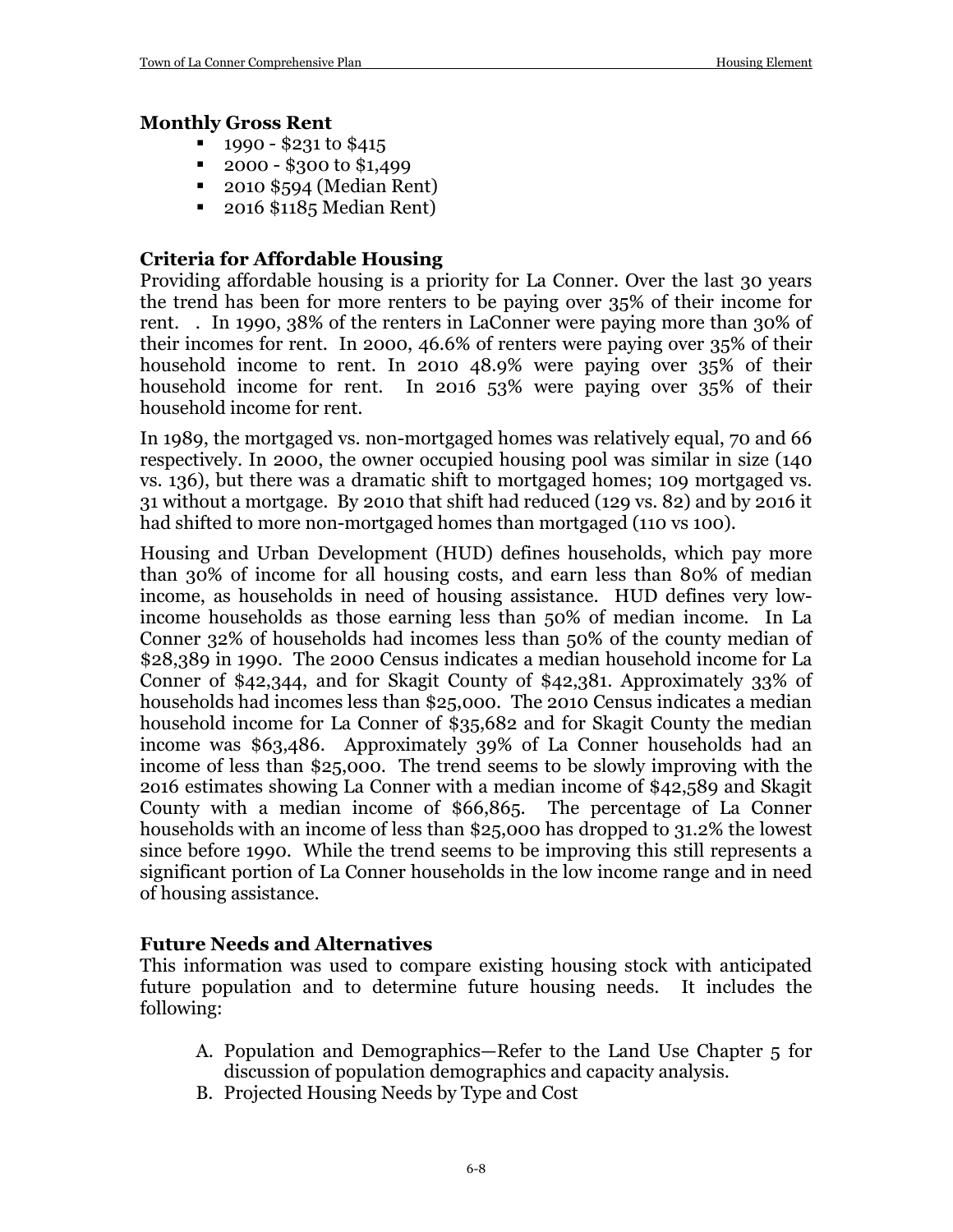- C. Needed Public Facilities and Services
- D. Land Availability
- E. Private Sector Housing Supply and Affordability

#### **Analysis of Population and Demographics**

#### **Development Patterns**

La Conner is uniformly settled in a grid pattern. Because of boundary constraints, agricultural lands to the east and north and the Swinomish Channel to the west, urban sprawl is not a problem. The north and south industrial zones are located away from most residential development, with the exception of the industrial property between Caledonia and Sherman Streets. However, some residential development is interspersed with commercial development on First and Morris Streets. This is seen as a positive impact in that this type of development also provides additional housing units to meet forecasted needs. A well-defined historic district is located in the heart of town and encompasses a large part of the Residential Zone. The overall development pattern allows for efficient public services, adequate traffic circulation, and pedestrian access.

Age Distribution of Population: As shown in Chapter 5 Land Use, the population distribution of the Town is shifting toward an older age bracket. In 1990, the median age of people in La Conner was 39.8, a few years older than that of Skagit County, which was 35.6. The 2000 Census showed the median age to have increased to 45.5 in LaConner and 37.2 for Skagit County. By 2010 the shift was more dramatic with La Conner having a median age of 52.8 while Skagit County had shifter to 40.1. The ageing of the La Conner population has continued with the most recent numbers from 2016 showing a median age of 60 for La Conner versus 41.3 for Skagit County.

The 25 to 44 year age group continued to decline slightly (11 people) from 2000 to 2010. Over the same time period, the population over 45 years of age increased by 68. The next youngest age bracket also decreased by nine. This shows a clear trend that La Conner is attracting and retaining an older population, and an outmigration trend in the 25 to 44 year age group. This has significant implications for the Town. An aging population would require special consideration in planning for housing, transit, and social services. A large retired population would contribute "retirement" fund dollars, but would not likely require employment opportunities.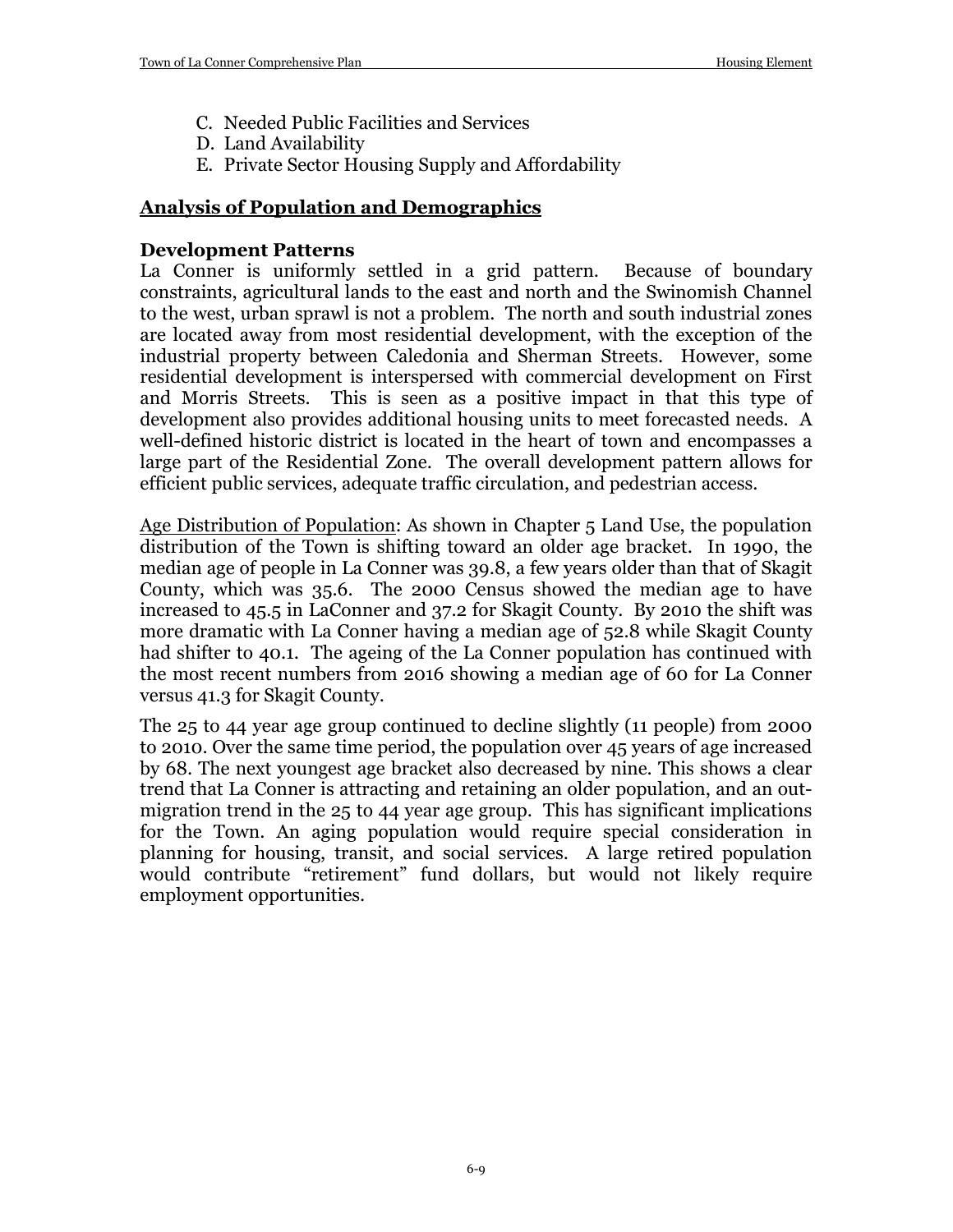|           | <b>1970</b>    | <u>1980</u>    | <u>1990</u> | 2000 | <b>2010</b> |
|-----------|----------------|----------------|-------------|------|-------------|
| $5 - 14$  | 152            | 59             | 82          | 90   | 81          |
| 25-34     | 64             | 138            | 77          | 72   | 75          |
| $35 - 44$ | $\ast$         | $\star$        | 130         | 102  | 88          |
| $45 - 64$ | $\pmb{\times}$ | $\pmb{\times}$ | 155         | 224  | 222         |
| $65+$     | $\pmb{\times}$ | $\pmb{\times}$ | 107         | 163  | 233         |

#### POPULATION CHANGES

Household Size: In 1990, 79.7% of total households were family households with 2.89 persons per family. Non-family households made up 19.5% of the population. Household size decreased from 2.83 in 1970 to 2.18 in 1980, but remained constant for 1990 and 2000 at 2.24 and 2.25 respectively. . The trend appears to have reversed somewhat with the 2010 and 2016 household sizes being 2.7 persons per household and 2.52 persons per household respectively.

Income Range of Households: Prior to 1990, the LaConner median household income lagged behind the County median income. As of 1989, the median household income in LaConner was \$25,054. Skagit County's median income was \$28,389. In the 2000 Census, the median household income for the County and La Conner were essentially equal, \$42,381 and \$42,344. By 2010 and 2016 La Conner's household income was significantly less than that of Skagit County (La Conner 2010 \$35,682 & 2016 \$42589; Skagit County 2010 \$63,468 & 2016 \$66,865).

In 1993, 6.5% of the Town's population was considered to be at poverty level or below. In the 2000 and 2010 Census, that figure rose to 8.8% and 14.8% respectively. The 2016 5-year estimates indicate that the figure has dropped to 8.6%. Population income levels are important in determining the type of housing needed for projected populations as well as unit and lot sizes.

# **Analysis of Projected Housing Needs by Type and Cost**

The projection of the type of dwelling units was determined based on the following assumptions:

- OFM established the La Conner 2017 population at 925.
- A recent housing inventory (Table 6-5) indicates that the number of residential units for the Town is 524
- The 2016 American Community Survey estimated the household density at 2.52 persons per household.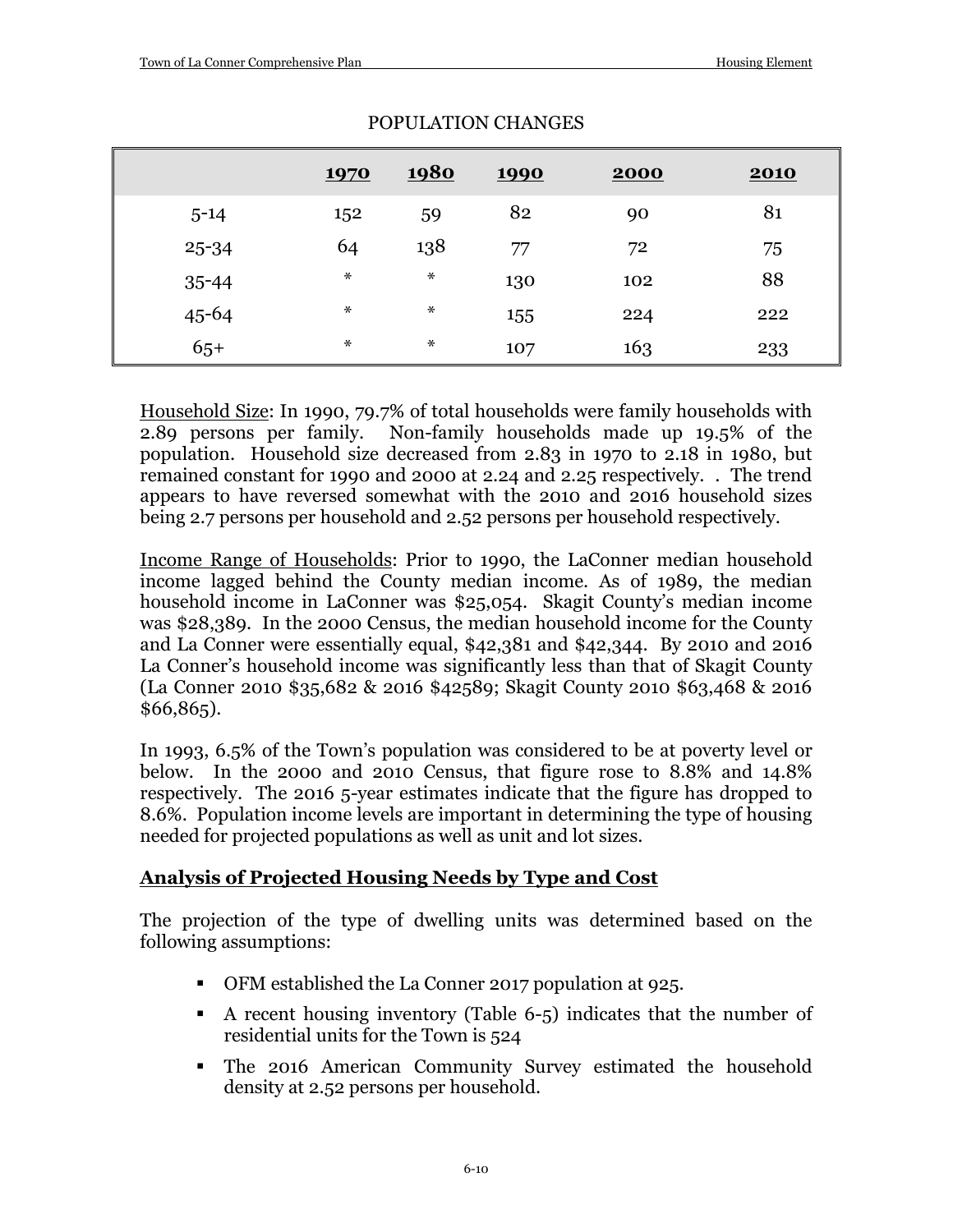- As discussed in the Land Use Element the projected population for 2036 is 1,226 or an increase of 301 people. This would result in a need for an additional 119 residential units by 2036.
- Households with one or two persons need dwelling units with two or less bedrooms, three or more need two or more bedrooms.
- The residential unit capacity of the Commercial Zone was not used as a factor for future residential projects.
- Rehabilitated or replacement units are not counted.

## **New Household Formations**

The Town will need to add roughly 6 units per year for the next 20 years to meet growth projections. The last large subdivision was created in 2004, when 22 units were created. Development in La Conner is currently characterized by developers acquiring previously unused building lots for single-family development. Based on current development trends this projection could likely be met. . However, if the new residential building were to increase, build-out capacity may be reached earlier than anticipated.

#### **Vacancy Rate**

A vacancy rate for owner households in 2016 (2016 American Community Survey) was 7.5%, and for rental units it was 4.3%.

# **Analysis of Needed Public Facilities and Services**

New residential units will need the same services and utilities provided by the Town to existing residents. Current levels of services and utilities are expected to be adequate for the next 20 years at the current projected build-out capacity.

#### **Analysis of Private Sector Housing Supply, Affordability and Land Availability**

An estimate of the Town's ability to meet its housing needs is based on an analysis of the land available for residential land uses under the current zoning and development ordinances. This is discussed in more detail in the Land Use Element.

#### **Available Lot Development**

From Table 6-5, there are a significant number of lots that may serve to meet future housing needs. How and when these lots become available is speculative.

Of the potential lots available, at least 20 lots are available to build immediately. Many of the lots identified may require platting or a lot line adjustment to develop.

Of the 177 lots identified, at least 133 should be available for development within the next 15 to 20 years.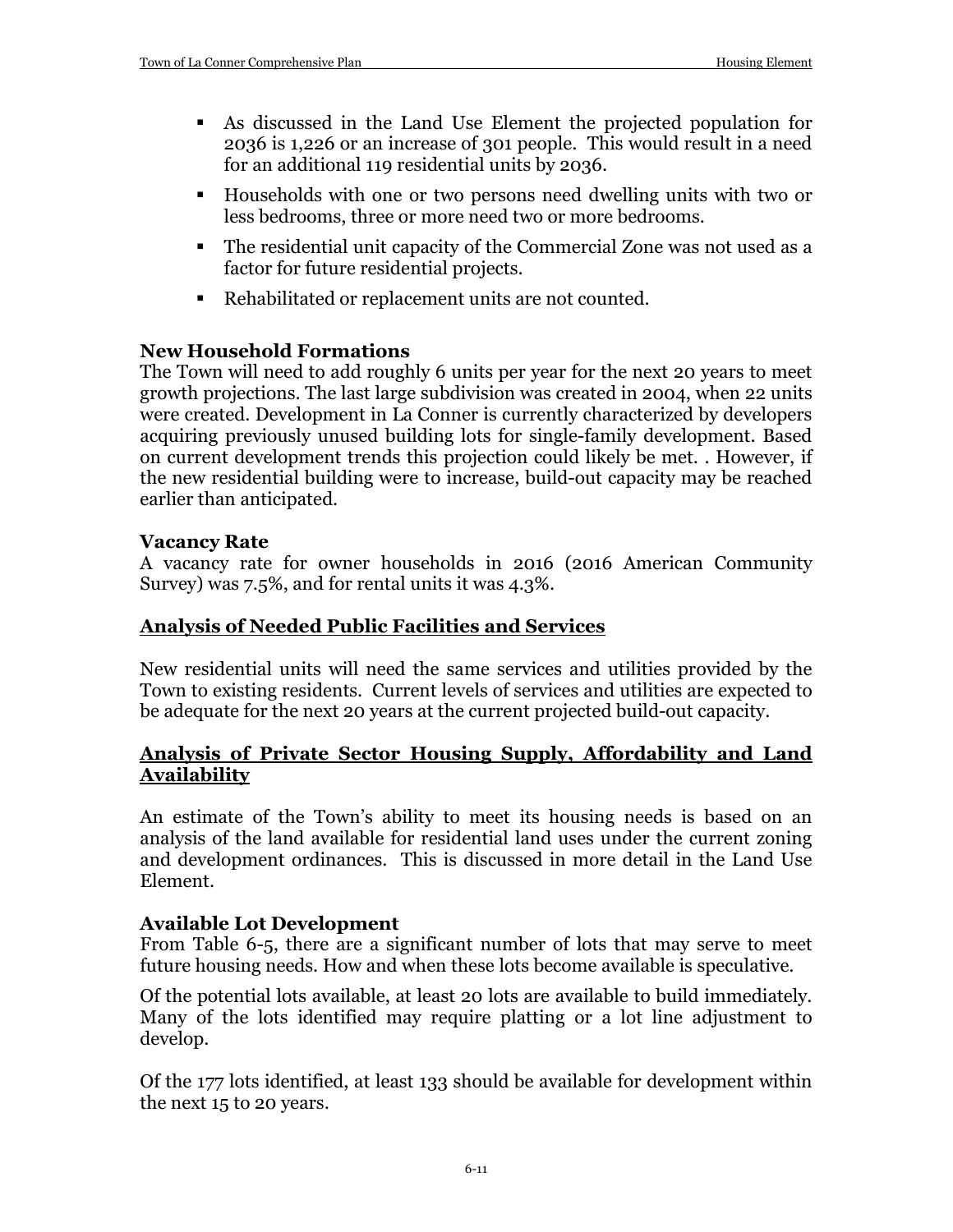#### **New Housing**

The Town has the capacity to add a potential of 152 units in this planning period depending upon market factors and lot availability (i.e. short platting or lot line adjustments).

# **Affordable Housing**

The Town has chosen to densify rather than establish an Urban Growth Area to absorb population growth and commercial/industrial development. This choice has lead to challenges to preserve the character of the Town while optimizing the use of developable land.

Economic groups have been categorized in the poverty level if income falls below 30% of median income for the area; very low income if between 31% and 50% of median income; and low income if between 51% and 80% of median income. If housing costs exceed 30% of family income, a mortgage may be difficult to obtain.

2000 Data: The median monthly mortgage for owner occupied housing units in 2000 was \$1,158. For renters, the median rent was \$781. Median family income was \$52,083.

The 2000 census identified 20 families (92 people) in La Conner living at or below the poverty level. This was 12% of the Town's population in 2000, and 9% of families.

2010 Data: The median monthly mortgage for owner occupied housing units in 2010 was \$1,738. For renters, the median rent was \$594. Median family income was \$35,682.

The 2010 census indicated that roughly 35% of home owners with a mortgage and 53% of renters paid more than 35% of their income for housing.

2016 Data: The median monthly mortgage for owner occupied housing units in 2016 was \$1,622. For renters, the median rent was \$1,185. Median family income was \$35,682.

The 2016 American Community Survey data indicated that roughly 49% of home owners with a mortgage and 48% of renters paid more than 35% of their income for housing.

La Conner has become a desirable location for middle and upper income families. It is anticipated that very low-income families will be crowded out, as the demand for housing in LaConner increases and the cost of housing rises. A non-profit organization, Skagit Housing Solutions, worked with the Skagit County Housing Authority to establish a Planned Unit Residential Development (PURD). That facility currently has 22 residential units for low income families. There is an additional capacity for 10 more units under the current PURD. These additional units were originally intended as self-help housing projects. Unfortunately,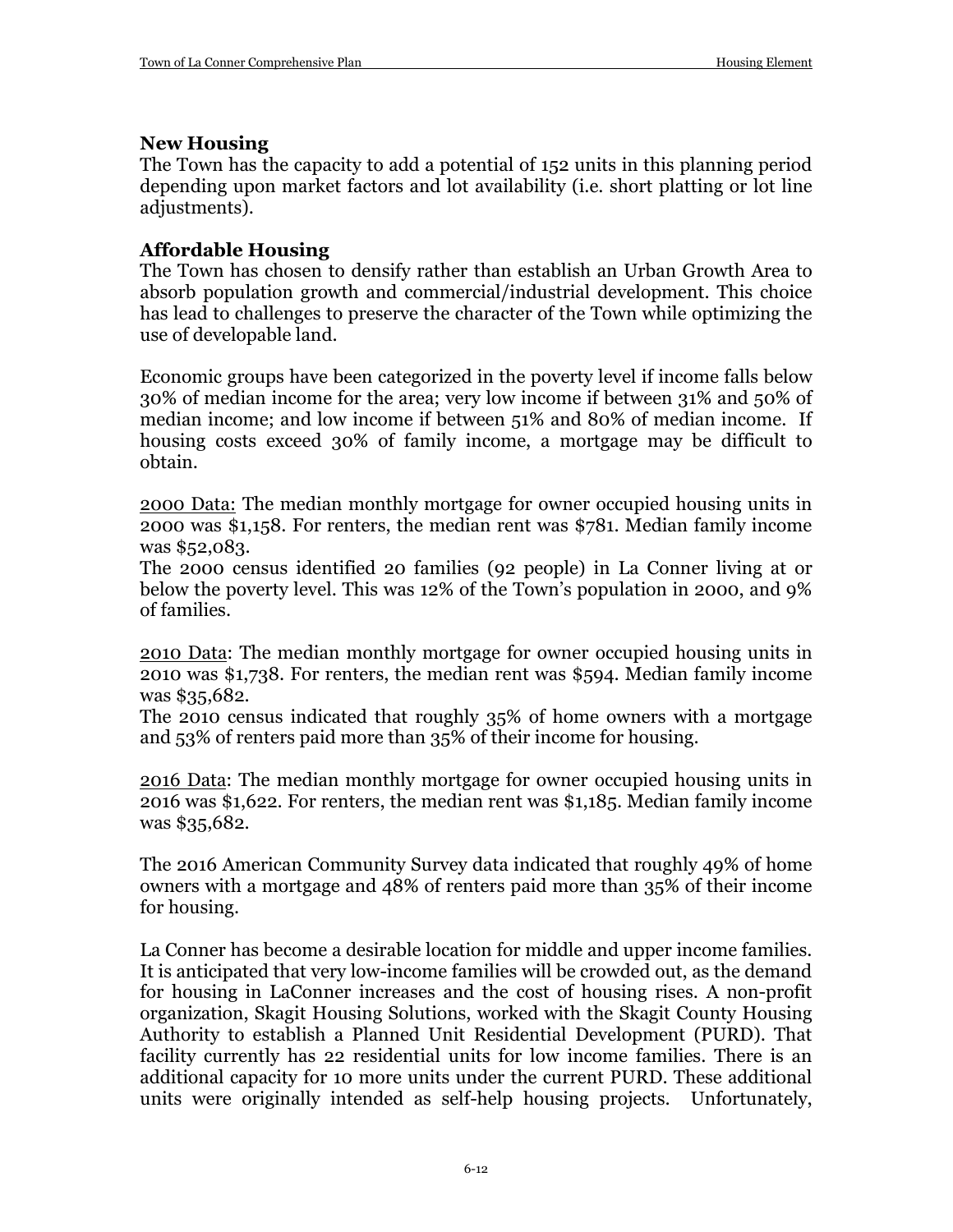Skagit Housing Solutions was not able to successfully complete the project, and eventually the Department of Community, Trade and Economic Development took charge of the facility. No further development is scheduled. However, it still has the capacity for 10 more units.

Habitat for Humanity has completed homes in La Conner and continues to express a desire to build if they are able to find acceptable lots at affordable prices. The existence of the flood plain and historic district in the Town add challenges to providing affordable housing.

#### **Existing Housing Stock**

From the 2016 American Community Survey data, 36% of the housing stock was built before 1939 and 59% was constructed prior to 1970. Less than 1% has been constructed singe 2000.

Existing housing will account for the majority of the housing opportunities in town for the foreseeable future. Height limits and small lot sizes will limit multifamily development opportunities. Accessory dwelling units may become a more significant portion of the housing options in Town in the near future. This is likely to be the source of more affordable housing under current development standards.

The current housing mix is shown in Table 6-5. This table shows that 31% of the LaConner housing stock is multi-family and 69% is single-family.